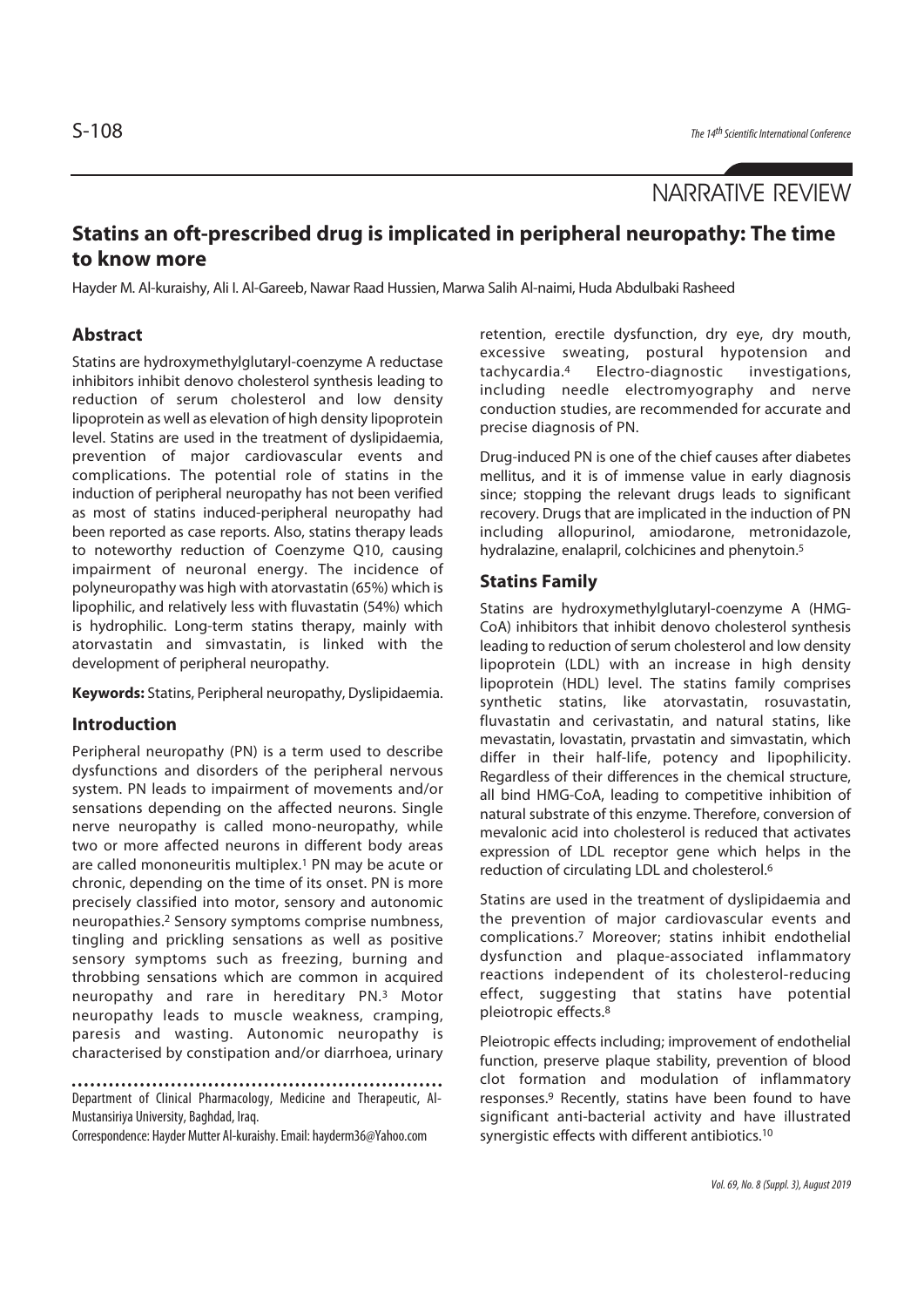## **Adverse Effects of Statins**

#### **Muscle Damage**

Long-term statins therapy increases the risk of muscle damage which accounts for 10-15% of the users. Rhabdomyolysis, which is destruction of muscle cells, may occur rarely during statins therapy. Statins-inducedmuscle damage occurs more in old age, in people with hypothyroidism and concomitant use of fibrate. It has been reported that hydrophilic statins are less toxic than lipophilic statins as lovastatin increases expression of atrogin-1 gene which is linked with the induction of skeletal muscle fibre destruction.11

#### **Cognitive Deficits**

Statins therapy might cause reversible cognitive deficits as reported by the Food and Drug Administration (FDA).12 However, meta-analysis studies have concluded that the present evidences does not support the link between statins and cognitive deficits. Some studies have illustrated that statins therapy improves cognitive function and reduces the risk of dementia in patients with cardiovascular complications.13

# **Type 2 Diabetes Mellitus (T2DM)**

Prolonged use of statins increase the risk of type 2 diabetes mellitus (T2DM) due to the inhibition of peripheral glucose uptake through down-regulation of glucose uptake transporter-1 (GLT1) whose activity depends on cholesterol. Also, statins are thought to decrease insulin sensitivity and to inhibit insulin secretion due to damaged β-cells of islet of Langerhan.14

## **Drug-drug Interactions**

High doses of statins, or when combined with niacin or fibrate, increase the risk of rhabdomyolysis. Bitter orange and grape fruit juice inhibits metabolism of certain statins. Besides, protease inhibitors inhibit statins metabolism and increase the risk of myopathy.15

Consequently, extensive and broad usage of statins necessitates research into the significant side effects, such as PN.

#### **Statins Induced-peripheral Neuropathy**

These drugs may cause distal axonal damage, degeneration of the myelin sheath and nerve roots deterioration. Nevertheless, the potential role of statins in the induction of PN has not been verified as most of statins-induced PN cases have been reported as case reports. The main mechanisms of statins induced-PN are linked to the reduction of cholesterol which is necessary for the myelin sheath of peripheral neurons.16 Also, statin therapy leads to significant reduction of coenzyme Q10 (CoQ10) which causes impairment of neuronal energy. CoQ10 is an endogenous anti-oxidant essential for the mitochondrial transport chain found in all cell membranes that participate in the regulation and prevention of lipid and protein peroxidation.17 In rare circumstances, one case for every 2200 statin users developed large fibreneuropathy which might be due to neuronal mitochondrial dysfunction caused by the inhibition of ubiquinone and/or depletion of neuronal membrane cholesterol.18 The link between small fibre neuropathy and statins therapy is limited. Previously, a study confirmed the association between statins and painful PN.19 On the contrary, another study reported significant ameliorative effects of statins on diabetic PN.20

Moreover, statins induced-PN is never fibre length independent as statins lead to thigh sensory and autonomic neuropathy with sparing of distal axons in the feet. The reason behind this phenomenon is statin induced-ganglionopathy as statins may cause degeneration of sensory and autonomic ganglions. This type of ganglionopathy may be sub-acute or chronic, leading to neuropathic dysfunction due to the reduction of nerve fibre density.21

The probable mechanisms of statins inducedganglionopathy and/or neuropathy are due to induction of neuronal apoptosis and necrosis as well as myelin sheath degeneration due to inhibiting the conversion of HMG-CoA into mevalonate which is essential for neuronal cholesterol. Besides, mevalonate is necessary for neuronal ubiquinone and adenosine triphosphate (ATP) production. Consequently, the reduction of mevalonate leads to the reduction of farnesyl-pyrophosphate which is involved in the production of geranyl-geranyl pyrophosphate which is responsible for the production of anti-apoptotic proteins that inhibit neuronal apoptosis.22,23

Additionally, epidemiological studies illustrated equivocal results in the association between statins and risk of PN, but remain indistinct whether hypercholesterolaemia or statins is the main cause of PN.24

However, a recent study reported dose-independent effect of statins in the induction PN, so there is no apparent dose-response pattern between statins and risk of PN which may give a clue for the negative association between statins and risk of PN.25 Besides, a study reported that risk of statins induced-neuropathy is typically developed after long-term therapy and, therefore, statinsinduced neuropathy is cumulatively dose-dependent.26 A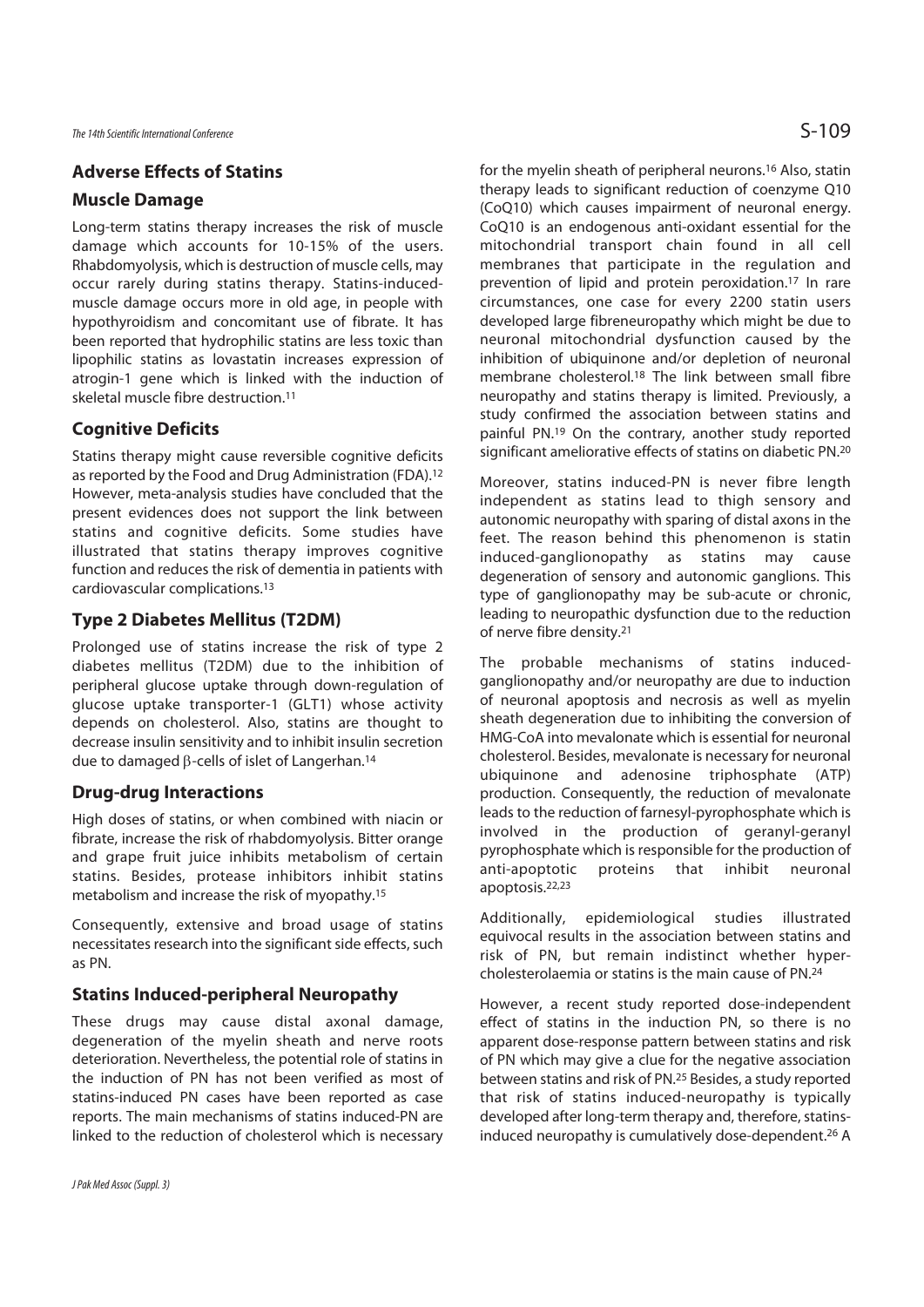study illustrated that statins induced-neuropathy sets in after two years of therapy and neuropathic manifestations are reduced and relieved by statins discontinuation. These symptoms reappear after resumption of the statins therapy.27

Previously, in vitro studies have shown that fluvastatin led to neuritic degeneration for cultured spinal motor neurons. Simvastatin and pravastatin might cause neuritic degeneration only at a higher concentration. Besides, peripheral neurons are less susceptible to the toxic effect of statins compared to spinal neurons, suggesting different mechanism of neuronal toxicity. Hydrophilic statins, like pravastatin and rosuvastatin, demonstrated less peripheral neuronal damage compared with lipophilic statins, like simvastatin and rosuvastatin, due to the difference in the compartmental pharmacokinetics.28

Tall et al's animal model study confirmed that statins have a potential effect on mitochondrial membrane through inhibition of carnitine palmitoyl transferase leading to the reduction of the attachment of Ras-family protein (Rab5) which is involved in neuronal endocytosis.<sup>29</sup>

Accumulating evidence supports a key role for extracellular signal-regulated kinase 1/2 (ERK1/2) signaling in the development of the central nervous system (CNS) and in the regulation of peripheral neuron functions. ERK1/2, is one of the most well characterized members of the mitogen-activated protein kinase family, regulates a range of processes, from metabolism, motility and inflammation, to cell death and survival. In the nervous system, ERK1/2 regulates synaptic plasticity, brain development and repair of neuronal damage. ERK1/2 is also has a potent effect on of neuronal death and neuroinflammation in PN.30 Akt is one of the central kinases that perform a pivotal function in mediating survival signaling in a wide range of neuronal cell types in response to growth factor stimulation, it prohibits neuronal death.31

Yanae et al illustrated that, statins provoke glioma cell line apoptosis and induce membrane damage through modulation of AKT and ERK1/2 pathways in the peripheral neurons, signifying different molecular pathways in normal and abnormal neuronal cells.32

Moreover, a recent study confirmed the usefulness of rosuvastatin in the PN management through the reduction of pro-inflammatory biomarkers.33 In contrast, Carrillo-Ibarra et al reported that both simvastatin and rosuvastatin did not reduce the biomarkers of deoxyribonucleic acid (DNA) oxidative damage in

patients with diabetic PN.34 Furthermore, a previous double-blind, placebo-controlled clinical trial demonstrated that statins were not superior to placebo in the attenuation of diabetic PN after 16 weeks of intervention in spite of reduction of oxidative stress by statins.35

# **Dyslipidaemia and the Risk of Statins induced-peripheral Neuropathy**

Dyslipidemia may be a risk factor in the development of PN regardless of the statins therapy. Oxidised LDL (oxLDL) serum levels are linked with the incidence and progression of PN. It has been reported that oxLDL is responsible for neuronal damage through the induction of apoptotic injury, including activation of caspase-3 and cytochrome-c with the reduction of anti-apoptotic pathway. Besides, oxLDL reduces native protective neuronal LDL receptors.36 Therefore, rosuvastatin but not atorvastatin improves symptoms and severity of PN due to reduction of oxLDL, lipid peroxidation and oxidative stress sera levels after three months of therapy,indicating that hydrophilic but not lipophilic statins are less associated with risk of PN.37

Likewise, dyslipidaemia may be considered as an independent risk factor in the progression and development of PN. Animal model study confirmed that high-fat diet (HFD) in mice with leptin deficiency leads to dyslipidaemia and decreases nerve conduction velocity with potential sensory deficit.<sup>38</sup> Nevertheless, Vincent et al illustrated that apolipoprotein-knockout mice with dyslipidaemia did not develop PN.39

It has been reported that statins might affect autononmic neurons since; atorvastatin but not rosuvastatin reduces sympathetic nerve activity due to the lipophilic property of atorvastatin.40 This finding gives evidence that hydrophilic statins do not penetrate the neuronal membrane and do not produce an effect on neuronal metabolism and function. As well, the association between statins and risk of PN was high with atorvastatin (65%), which is lipophilic, and relatively less with fluvastatin (54%), which is hydrophilic.<sup>41</sup> Hence, hyperlipidaemia and statins are inter-related as causative factors in the induction of PN, but statins are still used in patients with major cardiovascular events like myocardial infarction and ischaemic stroke.42 Consequently, statins are mainly blamed for peripheral neuronal damage and PN.

Therefore, large-scale studies are recommended to explore the effect of individual statins on nerve electrophysiology in normal healthy volunteers to precisely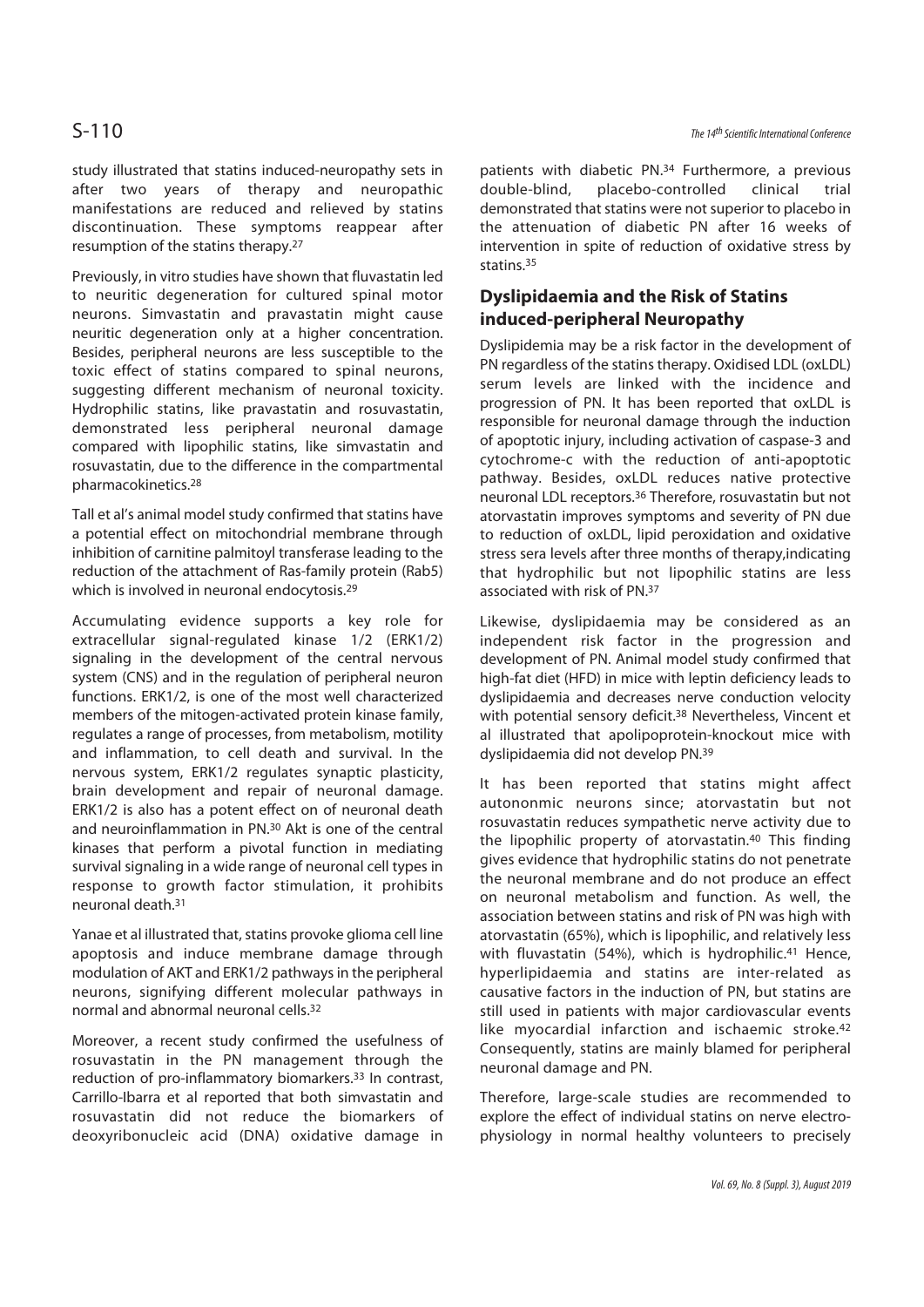elucidate the effect of statins on nerve physiology.

## **Conclusion**

Long-term statins therapy, mainly with atorvastatin and simvastatin, are associated with the development of peripheral neuropathy.

**Acknowledgment:** We are grateful to all the staff members of the Department of Clinical Pharmacology and Therapeutics, Al-Mustansiriya University, Baghdad, Iraq, for their cooperation and support.

#### **Disclaimer:** None.

#### **Conflicts of Interest:** None.

#### **Source of Funding:** None.

#### **References**

- 1. Watson JC, Dyck PJ.Peripheral neuropathy: a practical approach to diagnosis and symptom management. Mayo Clin Proc 2015;90:940-51.
- 2. Pan Q, Li Q, Deng W, Zhao D, Qi L, Huang W, et al. Prevalence of and risk factors for peripheral neuropathy in chinese patients with diabetes: a multicenter cross-sectional study. Front Endocrinol (Lausanne) 2018;9:617.
- 3. Jember G, Melsew YA, Fisseha B, Sany K, Gelaw AY, Janakiraman B. Peripheral sensory neuropathy and associated factors among adult diabetes mellitus patients in Bahr Dar, Ethiopia. J Diabetes MetabDisord2017;16:16.
- 4. Vill K, Müller-Felber W, Gläser D, Kuhn M, Teusch V, Schreiber H, et al. SACS variants are a relevant cause of autosomal recessive hereditary motor and sensory neuropathy. Hum Genet 2018;137:911-19.
- 5. Vilholm OJ, Christensen AA, Zedan AH, Itani M.Drug-induced peripheral neuropathy. Basic Clin PharmacolToxicol2014;115:185- 92.
- 6. Navarese EP, Buffon A, Andreotti F, Kozinski M, Welton N, Fabiszak T, et al. Meta-analysis of impact of different types and doses of statins on new-onset diabetes mellitus. Am J Cardiol2013;111:1123-30.
- 7. Alkuraishy HM, Al-Gareeb AI, Waheed HJ. Lipoprotein-associated phospholipase A2 is linked with poor cardio-metabolic profile in patients with ischemic stroke: a study of effects of statins. J Neurosci Rural Pract2018;9:496-503.
- 8. Byrne P, Cullinan J, Murphy C, Smith SM. Cross-sectional analysis of the prevalence and predictors of statin utilisation in Ireland with a focus on primary prevention of cardiovascular disease. BMJ Open 2018;8:e018524.
- 9. Labos C, Brophy JM, Smith GD, Sniderman AD, Thanassoulis G. Evaluation of the pleiotropic effects of statins: a reanalysis of the randomized trial evidence using egger regression-brief report. ArteriosclerThrombVasc Biol 2018;38:262-65.
- 10. Al-Kuraishy HM, Al-Gareeb AI, Al-Buhadily AK. Rosuvastatin as forthcoming antibiotic or as adjuvant additive agent: In vitro novel antibacterial study. J Lab Physicians 2018;10:271-75.
- 11. Newman CB, Tobert JA. Statin-Related Myopathy and Rhabdomyolysis. In: Matfin G. Endocrine and Metabolic Medical Emergencies: A Clinician's Guide 2nd ed. Hoboken, NJ: Endocrine Society and Wiley Blackwell Press, 2018; pp 760-74.
- 12. US Food and Drug Administration. FDA Drug Safety Communication: Important safety label changes to cholesterol-

lowering statin drugs. Rockville, MD: US Food and Drug Administration, 2012.

- 13. Chan AK, Fornazzari L, Golas AC, Barfett J, Munoz DG, Schweizer TA, et al. Lipophilic statin use associated with deficits in memory and cognition. Alzheimers Dement 2018;14:960-1.
- 14. Feng Q, Wei WQ, Chung CP, Levinson RT, Sundermann AC, Mosley JD, et al. Relationship between very low low-density lipoprotein cholesterol concentrations not due to statin therapy and risk of type 2 diabetes: A US-based cross-sectional observational study using electronic health records. PLoS Med 2018;15:e1002642.
- 15. Bellosta S, Corsini A. Statin drug interactions and related adverse reactions: an update. Expert Opin Drug Saf2018;17:25-37.
- 16. Emad M, Arjmand H, Farpour HR, Kardeh B. Lipid-lowering drugs (statins) and peripheral neuropathy. Electron Physician 2018;10:6527-33.
- 17. Montano SJ, Grünler J, Nair D, Tekle M, Fernandes AP, Hua X, et al.Glutaredoxin mediated redox effects of coenzyme Q10 treatment in type 1 and type 2 diabetes patients. BBA Clin 2015;4:14-20.
- 18. Kiortsis DN, Filippatos TD, Mikhailidis DP, Elisaf MS, Liberopoulos EN. Statin-associated adverse effects beyond muscle and liver toxicity. Atherosclerosis 2007;195:7-16.
- 19. Lo YL, Leoh TH, Loh LM, Tan CE. Statin therapy and small fibre neuropathy: a serial electrophysiological study. J Neurol Sci 2003;208:105-8.
- 20. Hernández-Ojeda J, Román-Pintos LM, Rodríguez-Carrízalez AD, Troyo-Sanromán R, Cardona-Muñoz EG, Alatorre-Carranza Mdel P, et al. Effect of rosuvastatin on diabetic polyneuropathy: a randomized, double-blind, placebo-controlled Phase IIa study. Diabetes MetabSyndrObes2014;7:401-7.
- 21. Gemignani F, Giovanelli M, Vitetta F, Santilli D, Bellanova MF, Brindani F, et al. Non-length dependent small fiber neuropathy. a prospective case series. J PeripherNerv Syst 2010;15:57-62.
- 22. Prospective Studies Collaboration, Lewington S, Whitlock G, Clarke R, Sherliker P, Emberson J, et al. Blood cholesterol and vascular mortality by age, sex, and blood pressure: a metaanalysis of individual data from 61 prospective studies with 55,000 vascular deaths. Lancet 2007;370:1829-39.
- 23. Al-Kuraishy HM, Al-Gareeb AI. Acylation-stimulating protein is a surrogate biomarker for acute myocardial infarction: role of statins. J Lab Physicians 2017;9:163-69.
- 24. Teunissen LL, Franssen H, Wokke JH, Van Der Graaf Y, Linssen WH, Banga JD, et al. Is cardiovascular disease a risk factor in the development of axonal polyneuropathy? J Neurol Neurosurg Psychiatry 2002;72:590-5.
- 25. Wallach-Kildemoes H, Stovring H, Holme Hansen E, Howse K, Pétursson H. Statin prescribing according to gender, age and indication: what about the benefit-risk balance? J Eval Clin Pract2016;22:235-46.
- 26. Grover HS, Luthra S, Maroo S. Are statins really wonder drugs? J Formos Med Assoc 2014;113:892-8.
- 27. Otruba P, Kanovsky P, Hlustik P. Treatment with statins and peripheral neuropathy: results of 36-months a prospective clinical and neurophysiological follow-up. Neuro Endocrinol Lett 2011;32:688-90.
- 28. Murinson BB, Haughey NJ, Maragakis NJ. Selected statins produce rapid spinal motor neuron loss in vitro. BMC MusculoskeletDisord2012;13:100.
- 29. Tall GG, Barbieri MA, Stahl PD, Horazdovsky BF. Ras-activated endocytosis is mediated by the Rab5 guanine nucleotide exchange activity of RIN1. Dev Cell 2001;1:73-82.
- 30. Sun J, Nan G. The extracellular signal-regulated kinase 1/2 pathway in neurological diseases: a potential therapeutic target (Review). Int J Mol Med 2017;39:1338-46.
- 31. Ahn JY. Neuroprotection signaling of nuclear akt in neuronal cells.